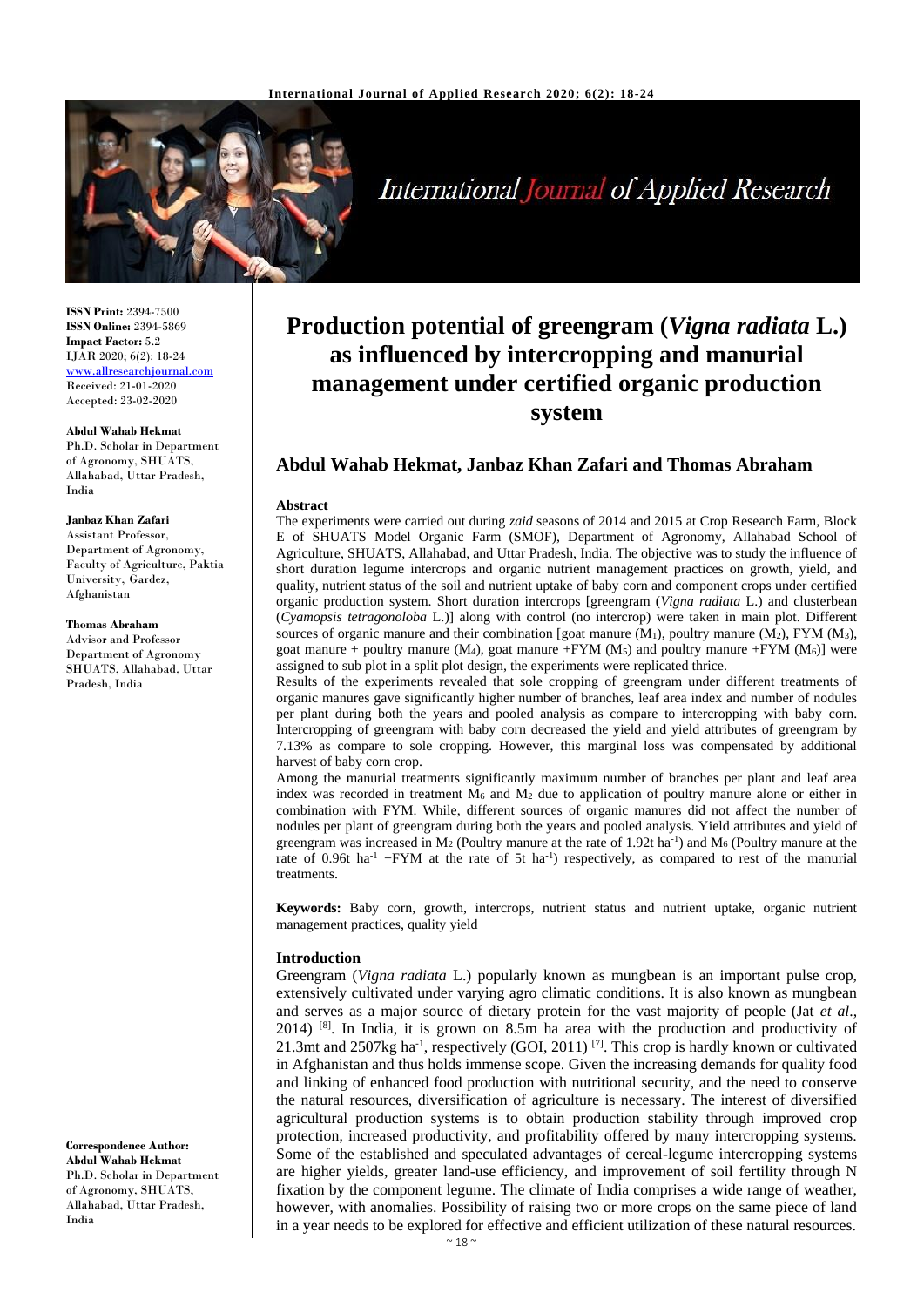Decisions about intercropping should be taken on the basis of present available resources, marketability and value of crops and objectives of the farmers. So in the present scenario of preponderance of small holding, surplus farm family labor, overlapping of growing season of crops, low productivity of most of the crops and practice of subsistence farming, intercropping seems to be a promising strategy for increasing crop productivity particularly at small farm level. Kamanga *et al.* (2010) <sup>[9]</sup> reported that maize +legume intercropping is more productive and profitable cropping system in comparison with solitary cropping.

The current availability of pulses in India is  $36g$  head<sup>-1</sup> day<sup>-1</sup> as against the minimum and optimum requirement of 80 and 104g head-1 day-1 , respectively (Jat *et al.,* 2014) [8]. It may be noted that there is no possibility of bringing more area under pulse crops and the future prospects in this regard appear remote. Under such difficult and demanding situations, spatial or temporal intensification of cropping, particularly in the form of intercropping, provides an alternative of immense relevance and potential.

Systematic study of greengram in intercropping with baby corn under certified organic production system is lacking. Therefore, the present study aims to explore the possibility of growing baby corn as food and green fodder during the *zaid* season in an intercropping system with legumes, and to assess the means for better resource management with respect to land use efficiency and complementarities.

# **Materials and Methods**

Field experiments were conducted during *zaid* seasons of 2014 and 2015 at Crop Research Farm, Block E of SHUATS Model Organic Farm (SMOF), Department of Agronomy, Allahabad School of Agriculture, SHUATS, Allahabad, Uttar Pradesh, India, which is located at 25<sup>0</sup> 24' 42" N latitude,  $81^{\circ}$  50' 56" E longitude and at an altitude of 98 m above the mean sea level. The soil of the experimental area was sandy loam with moderately alkaline pH (7.60 and 7.40); low in organic carbon (0.37 and 0.39%) and available N (163.30 and 170.35 $kg$  ha<sup>-1</sup>), medium in available P (14.80) and  $15.50$ kg ha<sup>-1</sup>) and high in available K  $(256.00$  and 261.00kg ha-1 ) during *zaid* 2014 and 2015 seasons respectively. Baby corn hybrid (Golden baby), Greengram (Samrat) and Clusterbean (Pusa Nawbahar) varieties were chosen for the study.

The experiments were laid out in split plot design with three replication on a plot size of 6.35 x 4.0 m. In main plots, cropping systems (Sole baby corn, baby corn +greengram and baby corn +clusterbean) and in sub plots, different sources of organic manure and their combination with each other [goat manure at the rate of 4.80 t ha<sup>-1</sup> ( $M_1$ ), Poultry manure at the rate of  $4.62$  t ha<sup>-1</sup> (M<sub>2</sub>), FYM at the rate of 24 t ha<sup>-1</sup> ( $M_3$ ), goat manure +poultry manure ( $M_4$ ), goat manure +FYM  $(M_5)$  and poultry manure +FYM  $(M_6)$ ] were assigned.

Before sowing, lines were formed in the field as per the spacing in treatments. Baby corn and component crop seeds were pre-treated with biofertilizers, sown in line and covered with the soil. Lines were formed in between two baby corn rows and intercrops were sown. Baby corn, greengram and clusterbean seeds were hand dibbled. Organic manures were applied as per the treatment (on equal N basis) and incorporated in lines uniformly. All the agronomic practices were carried out uniformly to raise the crop. To record various growths and yield observations on

baby corn and component crops a sample consisting of five plants were selected at random.

Number of branches from the five randomly tagged plants from each plot was counted at 15 days interval; the mean number of branches per plant in each plot at aforesaid growth stages was worded out and recorded. The leaf area index is defined as leaf area (assimilatory source) per unit land area. It was calculated by dividing the leaf area per plant by the land area occupied by single plant. For counting the number of root nodules per plant at 30, 45 and 60 DAS five plants were uprooted with a ball of soil for with root portion intact; the ball of soil was washed gently with clean water followed by washing with camel hair-brush to dislodge any soil particles adhering to it. Nodules were removed from roots for counting their number. Numbers of pods were counted for sampled plants and then were averaged for calculating number of pods plant<sup>-1</sup>. Similarly weight of 1000 seed was recorded for each plot on average basis. To avoid losses due to shattering of the pods of greengram the crop was harvested before it was dead rip, three picking of the mature pods were carried out separately for each treatment. Thereafter, the plants were cut with sickle and dried on the threshing floor for recording the biological yield, after sufficient sun drying of the harvested pods, threshing was done manually by beating the handpicked pods of each plot separately and seeds were collected in numbered bags, after winnowing, cleaned seeds were weighed to record seed yield  $kg$  m<sup>2</sup> then it was converted into kg ha<sup>-1</sup>.

# **Result and Discussion**

**Growth and Growth Attributes:** In general, the number of branches per plant, leaf area index and number of nodules per plant of greengram in pure stand maintained supremacy over the intercropping system due to lower proportion of sown area. On an average the number of branches in sole greengram increased by 1.39, 2.5 and 2.09 percent as compared to intercropping with baby corn. The lowest number of branches per plant of greengram under the intercropping system could be attributed to competition for the available growth resources in the intercrop environment. In addition, it might also be due to the lower inter and intera specific completion due to the lower population density in sole cropping and this might have provided a better soil resource with higher light availability for greengram to grow vigorously. These results are in conformity with Onuh *et al.*  $(2011)$  <sup>[20]</sup>, Sharma and Banik (2013) <sup>[24]</sup> and Abuna (2015) [1] .

The different treatments of manurial application influenced the number of branches significantly during both the years and pooled analysis. Among the manurial treatments the significantly higher number of branches plant<sup>-1</sup> (6.86) was registered in treatment  $M_2$  (Poultry manure 1.92t ha<sup>-1</sup>) during the first year of the experiment. However,  $M_6$  during the second year registered significant and maximum number of branches (6.40). Further,  $M_2$  and  $M_6$  in pooled analysis recorded significantly same number of branches plant<sup>-1</sup>. More number of branches with application of different forms of the organic manures might be due to availability of micronutrients in organic manures, as well as improving soil physical, chemical and biological properties (Dwivedi *et al.,*   $2012$ ) <sup>[6]</sup>. It might also be due to the fact that FYM stimulate the growth and activity of microorganisms in the soil (Babhulkar *et al.,* 2000) [2]. The Improvement in plant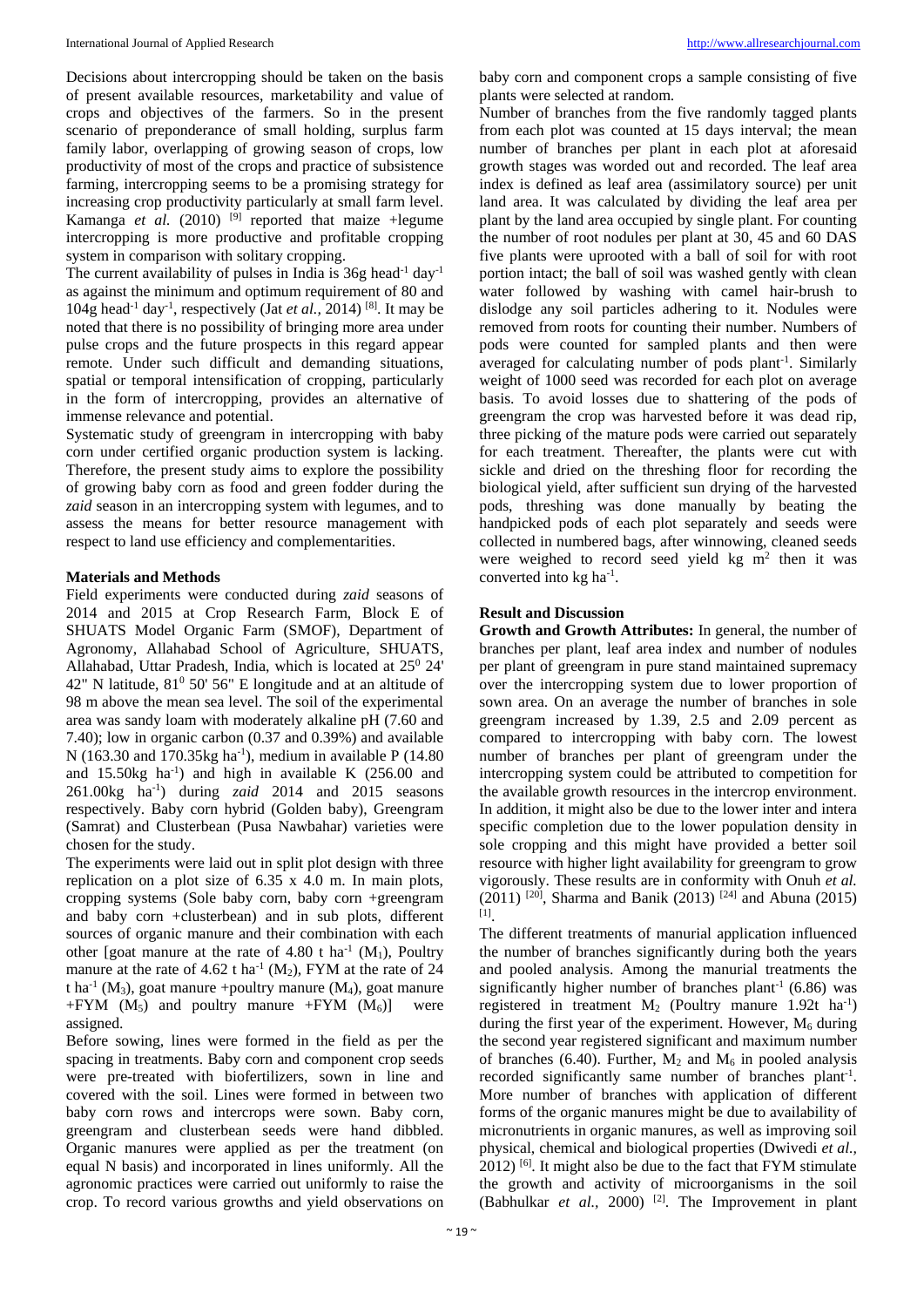growth attributed might be due to the fact that organic manures such as FYM, Poultry manure and Goat manure might enhanced the soil microbial activity which might have interned into higher improved the physical condition of soil in respect of granulation, friability and porosity an ultimately provided a balanced nutritional environment to the soil plant nutrition system (Kumar *et al*., 2003 and Thanunathan  $et$  al., 1997)  $[13, 27]$ . These findings corroborated with the results of Premanantharajah and Prapagar (2013) [22], Singh (2005) [25] and Meena *et al*.,  $(2015)$ <sup>[16]</sup>.

Sole cropping of greengram gave the highest leaf area index during both the years and pooled analysis at all crop growth stages. However, the lower value has been recorded in intercropping greengram with baby corn. The range of reduction value was between (1.73 to 4.47%) of greengram in pooled analysis during the successive stages. The reduction in leaf area index in intercropping treatments could be attributed to increased population pressure and inter-specific competition for the available growth resources. This could also be due to the shading effect of baby corn on lower canopy of greengram due to which photosynthetic efficiency of the intercropped greengram was affected adversely. These findings are in conformity with Mittal and Singh (1989)<sup>[17]</sup>, Bhatti *et al.* (2008)<sup>[3]</sup> and Prasanthi and Venkateswaralu (2014) <sup>[21]</sup>. However, the reduction of values of leaf area index under intercropping of greengram with baby corn was comparatively less than intercropping of greengram with sorghum, wheat, maize and other cereal crops as earlier reported by different scientific studies in different parts of the world [(Woomer *et al*., 2004) [29] , Prasanthi and Venkateswaralu (2014) [21], Saleem *et al*.  $(2016)$ <sup>[23]</sup> and Khan and Khaliq  $(2004)$ ]<sup>[11]</sup>. Leaf area index of greengram did not significantly influenced by different treatments of manurial application during both the years and pooled analysis. However, maximum leaf area index (0.972, 0.980 and 0.976) was registered in treatment  $M_6$  due to application of poultry manure at the rate of  $0.96$  t ha<sup>-1</sup>  $+$  FYM at the rate of 5 t ha<sup>-1</sup>, respectively.

Effective nodulation determines the nitrogen fixation ability of legume. Nitrogen fixation by legume is regaining attention as it contributes substantial amount of nitrogen in agricultural ecosystems. Nodule formation is characteristic of legume. Greengram +baby corn intercropping caused difference in number of nodules plant<sup>-1</sup>. On an average higher nodule density (22.54) at 60 days after sowing was recorded in plots where greengram was sown alone. While, lower number of nodules  $plant^{-1}$  (20.12) was registered in plots where greengram was intercropped with baby corn. Zero competition and early root establishment in sole greengram might be the possible reason for improved number of nodules plant<sup>-1</sup>. The lower nodule formation in intercropping of greengram with baby corn might be due to the fact that, baby corn has deep roots which are better competitor for available resource as compared to greengram (Moses *et al*.*,* 2010) [18] . These results are in conformity with Khan *et al.* (2012)<sup>[10]</sup> and (Abuna, 2015)<sup>[1]</sup>.

| Table 1: Effect of intercropping and organic nutrient management on growth and growth attributes of greengram |  |  |  |  |
|---------------------------------------------------------------------------------------------------------------|--|--|--|--|
|---------------------------------------------------------------------------------------------------------------|--|--|--|--|

| <b>Treatment</b>                                                                                        |      | Growth attributes of greengram         |           |                               |           |                    |           |           |                                       |  |  |
|---------------------------------------------------------------------------------------------------------|------|----------------------------------------|-----------|-------------------------------|-----------|--------------------|-----------|-----------|---------------------------------------|--|--|
|                                                                                                         |      | Number of branches plant <sup>-1</sup> |           |                               |           | Leaf area index    |           |           | Number of nodules plant <sup>-1</sup> |  |  |
|                                                                                                         | 2014 | 2015                                   | Pooled    | 2014                          |           | 2015 Pooled        | 2014      | 2015      | Pooled                                |  |  |
| Cropping system $(C)$                                                                                   |      |                                        |           |                               |           |                    |           |           |                                       |  |  |
| C <sub>1</sub> : Sole Greengram                                                                         | 6.54 | 6.15                                   | 6.35      | $0.942 \mid 0.933 \mid 0.937$ |           |                    | 22.64     | 22.44     | 22.54                                 |  |  |
| $C_2$ : Greengram +Baby corn                                                                            | 6.45 | 6.00                                   | 6.22      | $0.910$   $0.933$   $0.921$   |           |                    | 19.41     | 20.84     | 20.12                                 |  |  |
| $SE(d)$ ±                                                                                               | 0.01 | 0.20                                   | 0.06      |                               |           | 0.02370.0064 0.013 | 0.68      | 1.12      | 0.45                                  |  |  |
| $CD (P=0.05)$                                                                                           | 0.08 | NS.                                    | <b>NS</b> | NS.                           | <b>NS</b> | <b>NS</b>          | 2.96      | <b>NS</b> | 1.95                                  |  |  |
| Manures $(M)$                                                                                           |      |                                        |           |                               |           |                    |           |           |                                       |  |  |
| $M_1$ : Goat Manure (2.00t ha <sup>-1</sup> )                                                           | 6.36 | 5.83                                   | 6.10      | 0.881 0.8858 0.883            |           |                    | 20.73     | 21.53     | 21.13                                 |  |  |
| $M_2$ : Poultry Manure (1.92t ha <sup>-1</sup> )                                                        | 6.86 | 6.33                                   | 6.60      | 0.936 0.9128 0.924            |           |                    | 21.90     | 22.10     | 22.00                                 |  |  |
| $M_3$ : Farm Yard Manure (10.00t ha <sup>-1</sup> )                                                     | 5.76 | 5.56                                   | 5.66      |                               |           | 0.914 0.9334 0.923 | 19.40     | 20.73     | 20.06                                 |  |  |
| $M_4$ : Goat Manure (1.00 t ha <sup>-1</sup> ) +Poultry Manure (0.96t ha <sup>-1</sup> )                | 6.56 | 6.16                                   | 6.36      |                               |           | 0.913 0.9369 0.925 | 21.46     | 21.60     | 21.53                                 |  |  |
| M <sub>5</sub> : Goat Manure $(1.00 \text{ t} \text{ ha}^{-1})$ +FYM $(5.00 \text{ t} \text{ ha}^{-1})$ | 6.63 | 6.16                                   | 6.40      |                               |           | 0.939 0.9511 0.945 | 20.33     | 21.46     | 20.90                                 |  |  |
| M <sub>6</sub> : Poultry Manure $(0.96 t \text{ ha}^{-1})$ +FYM $(5.00 t \text{ ha}^{-1})$              | 6.80 | 6.40                                   | 6.60      |                               |           | 0.972 0.9802 0.976 | 22.33     | 22.43     | 22.38                                 |  |  |
| $SE(d) \pm$                                                                                             | 0.23 | 0.25                                   | 0.21      |                               |           | 0.03280.03910.0335 | 0.75      | 1.21      | 0.58                                  |  |  |
| $CD (P=0.05)$                                                                                           | 0.48 | 0.53                                   | 0.44      | NS.                           | 0.0815    | <b>NS</b>          | 1.58      | <b>NS</b> | 1.22                                  |  |  |
| Cropping System x Manures $(C x M)$                                                                     |      | NS.                                    | <b>NS</b> | NS.                           | <b>NS</b> | <b>NS</b>          | <b>NS</b> | <b>NS</b> | <b>NS</b>                             |  |  |



**Fig 1:** Growth attributes of greengram under sole cropping and intercropping with baby corn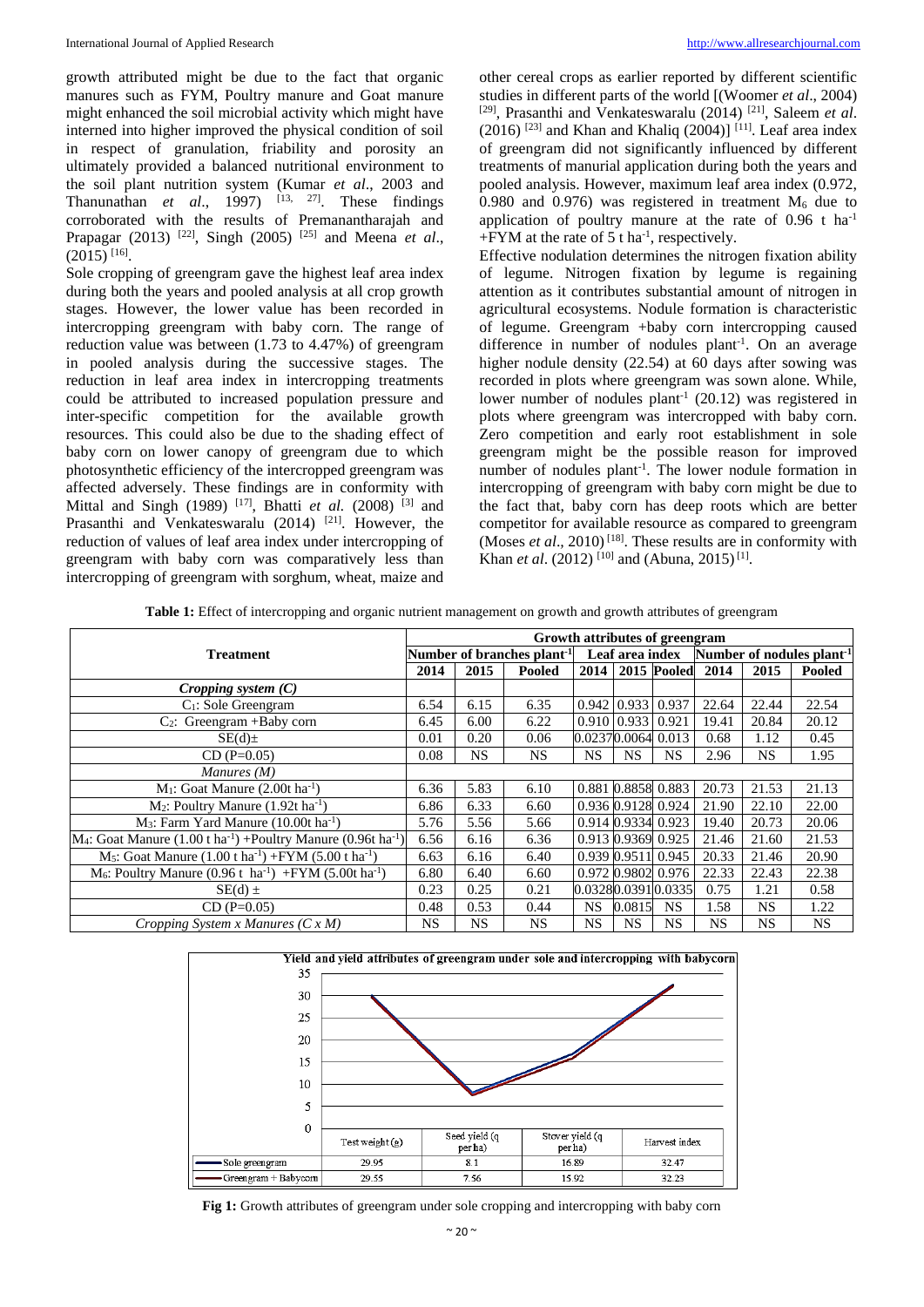Intercropping of greengram with baby corn in the present study resulted in 12.02% reduction in nodule formation, but the reduction was marginal in comparison with other cereal crops as base crop which has been reported by many researchers. A study conducted by Khan *et al.* (2012) <sup>[10]</sup>

indicate that, nodule formation was 98% less than sole crop of greengram as compared to intercrop with maize, but under the current trails the reduction was much lower, and this might be due to the short duration of baby corn.



**Fig 2:** Growth attributes of greengram under different forms of organic manures at SMOF, SHIATS

A perusal of the table shows that, the number of nodules plant-1 in manurial treatments was differed significantly at 60 DAS during the first year and pooled analysis, while, there was no significant difference observed during the second year of the experiment. Among the manurial treatments  $M_6$  (Poultry manure 0.96 t ha<sup>-1</sup> +FYM 5 t ha<sup>-1</sup>) registered significant and maximum number of nodules plant-1 during the first year and pooled analysis. Application of organic manures improved nodulation, this enhanced nodulation might be due to increase in exchangeable calcium (Ca). It has been observed that Ca content affects the attachment of rhizobia to roots (Smit *et al*., 1991) [26] and therefore enhances nodulation (Lawson *et*   $a$ ., 1995)<sup>[14]</sup>. It might also be due to the fact that, addition of FYM stimulate the growth and microorganisms activity in the soil (Babhulkar *et al*., 2000) [2] The results are in conformity with Malik *et al.* (2015)<sup>[15]</sup> and Singh (2005) [25] .

# **Yield and Yield Attributes**

Yield component and yield of greengram was higher in the sole cropping system of greengram as compared to intercropping with baby corn. Since greengram plants in the sole cropping system recorded higher plant height, number of leaves, number of branches, leaf area, dry matter and number of root nodules, it may be deduced as consequential that yield attributes were enhanced.

Baby corn +greengram intercrop caused (7.13 and 4.26) per cent seed yield and stover yield reductions in greengram as compared to sole cropping. Possible reason for yield losses might be as a result of light interference by corn on greengram due to variation in plant architecture. Light capture could be considered the primary source of competition as the other major growth factors such as water and nitrogen were at adequate levels throughout the

cropping system (Khan *et al*., 2012) [10]. Moreover, the yield of greengram in pure stand maintained supremacy over the intercropping system due to the obvious reason of lower proportion of sown area. This might also be due to limited disturbance of the habitat under sole cropping environment. The findings are supported by Tohura *et al*. (2014) [28], Khan *et al.* (2012) <sup>[10]</sup> and Abuna (2015) <sup>[1]</sup>. To compare the competitive effect of baby corn with greengram as compared to other crops like maize, sorghum, wheat etc. The reduction of yield in case of baby corn is much lower and it might be due to the fast growing habit and short duration of baby corn, which does not interfere with component crop till end of their life cycle. In a study conducted by Saleem *et al.* (2016)<sup>[23]</sup> the yield reduction of greengram was 42.81% less than sole greengram when it was intercropped with grain crop of maize.

Among the manurial treatments, significantly higher seed yield  $(807.00kg \text{ ha}^{-1})$ , was registered in  $M_4$  during the first year of experiment which was significantly superior to other organic manurial treatments. However,  $M_6$  and  $M_2$  were found statistically at par with M4. During the year 2015 and pooled analysis  $M_2$  registered significant and highest seed yield (813.33 and 806.66kg ha<sup>-1</sup>), however, M<sub>1</sub>, M<sub>4</sub> and M<sub>6</sub> were found statistically at par with  $M_2$  respectively. The increase in yield of greengram due to application of poultry manure in combination with FYM and goat manure could be attributed to the supply of nutrients through mineralization of organic manures and improvement of physico-chemical properties of the soil. The increase in seed yield of greengram might also be due to the fact that, poultry manure and FYM improve soil fertility due to high nitrogen, phosphorus and organic matter content. The results are corroborated with Singh (2005)  $^{[25]}$  and Khan and Khalil  $(2014)$ <sup>[11]</sup>.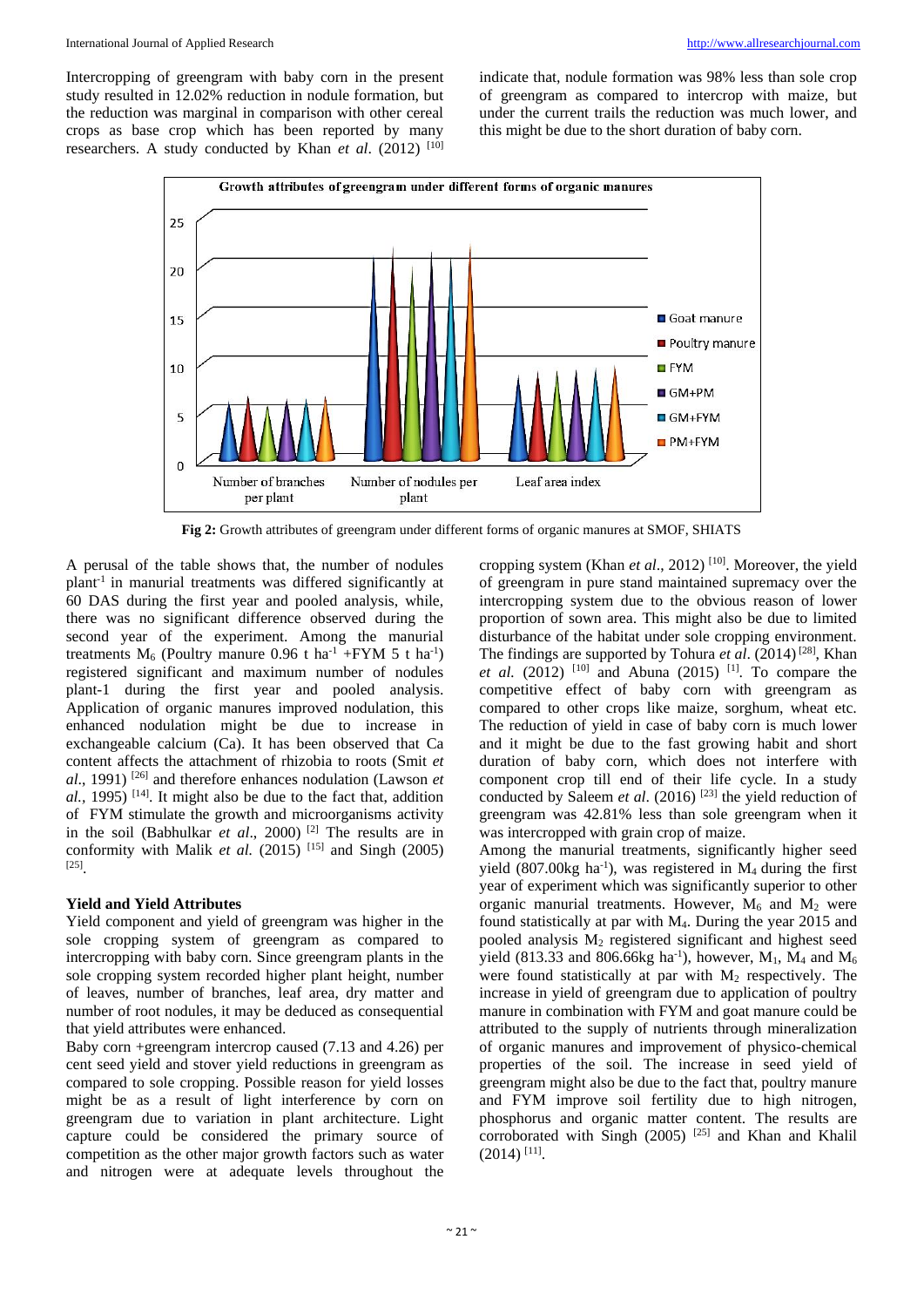**Table 2:** Effect of intercropping and organic nutrient management on test weight, seed yield, and stover yield and harvest index of greengram

| <b>Treatment</b>                                                                              | Test weight (g) |           | Seed vield $(kg ha-1)$ |        |           | Stover yield $(kg ha-1)$ |           |           | Harvest index $(\% )$ |           |           |           |
|-----------------------------------------------------------------------------------------------|-----------------|-----------|------------------------|--------|-----------|--------------------------|-----------|-----------|-----------------------|-----------|-----------|-----------|
|                                                                                               | 2014            | 2015      | Pooled                 | 2014   | 2015      | Pooled                   | 2014      | 2015      | Pooled                | 2014      | 2015      | Pooled    |
| Cropping system $(C)$                                                                         |                 |           |                        |        |           |                          |           |           |                       |           |           |           |
| $C_1$ : Sole Greengram                                                                        | 29.75           | 30.16     | 29.95                  | 820.00 | 801.11    | 810.92                   | 1677.05   | 1702.77   | 1689.91               | 32.90     | 32.03     | 32.47     |
| $C_2$ : Greengram + Baby corn                                                                 | 29.26           | 29.84     | 29.55                  | 736.00 | 777.77    | 756.94                   | 1484.44   | 1700.00   | 1592.22               | 33.17     | 31.40     | 32.23     |
|                                                                                               |                 |           |                        |        |           |                          |           |           |                       |           |           |           |
| $SE(d) \pm$                                                                                   | 0.88            | 0.56      | 0.32                   | 5.14   | 4.13      | 3.33                     | 84.22     | 8.94      | 41.18                 | 1.23      | 0.04      | 0.58      |
| $CD(P=0.05)$                                                                                  | <b>NS</b>       | <b>NS</b> | <b>NS</b>              | 22.12  | 17.79     | 14.34                    | <b>NS</b> | <b>NS</b> | NS.                   | NS.       | 01.9      | <b>NS</b> |
| Manures (M)                                                                                   |                 |           |                        |        |           |                          |           |           |                       |           |           |           |
| $M_1$ : Goat Manure (2.00 t ha <sup>-1</sup> )                                                | 29.85           | 31.10     | 30.47                  | 769.00 | 791.66    | 780.75                   | 1512.83   | 1668.33   | 1590.58               | 33.67     | 32.20     | 32.90     |
| $M_2$ : Poultry Manure (1.92 t ha <sup>-1</sup> )                                             | 32.12           | 32.31     | 32.22                  | 800.00 | 813.33    | 806.66                   | 1642.16   | 1761.66   | 1701.91               | 32.76     | 31.60     | 32.16     |
| $M_3$ : Farm Yard Manure (10.00 t ha <sup>-1</sup> )                                          | 26.18           | 27.70     | 26.94                  | 744.00 | 755.00    | 749.75                   | 1468.83   | 1630.00   | 1549.41               | 33.70     | 31.68     | 32.62     |
| $M_4$ : Goat Manure (1.00 t ha <sup>-1</sup> ) +<br>Poultry Manure $(0.96 \text{ t ha}^{-1})$ | 30.06           | 29.98     | 30.02                  | 807.00 | 791.66    | 799.50                   | 1636.83   | 1681.66   | 1659.25               | 33.05     | 32.01     | 32.52     |
| $M_5$ : Goat Manure (1.00 t ha <sup>-1</sup> ) +<br>$FYM (5.00 t ha-1)$                       | 27.45           | 27.38     | 27.42                  | 759.00 | 783.33    | 771.25                   | 1579.00   | 1676.66   | 1627.83               | 32.56     | 31.88     | 32.21     |
| $M_6$ : Poultry Manure (0.96 t ha <sup>-1</sup> ) +<br>$FYM (5.00 t ha-1)$                    | 31.37           | 31.53     | 31.45                  | 790.00 | 801.66    | 795.83                   | 1644.83   | 1790.00   | 1717.41               | 32.49     | 30.95     | 31.67     |
| $SE(d) \pm$                                                                                   | 1.29            | 1.29      | 1.14                   | 13.62  | 12.31     | 11.98                    | 41.55     | 38.40     | 38.57                 | 0.61      | 0.62      | 0.55      |
| $CD(P=0.05)$                                                                                  | 2.70            | 2.71      | 2.38                   | 28.42  | 25.68     | 25.00                    | 86.68     | 81.85     | 80.45                 | <b>NS</b> | <b>NS</b> | <b>NS</b> |
| Cropping System x Manures $(C x M)$                                                           | <b>NS</b>       | <b>NS</b> | <b>NS</b>              | S      | <b>NS</b> | S                        | S         | S         | S                     | <b>NS</b> | S         | S         |



**Fig 3:** Yield and yield attributes of greengram under sole and intercropping with baby corn

The significant difference due to different treatments of manurial application on stover yield was found during both the years and pooled analysis. During both the years and pooled analysis, maximum stover yield (1644.83, 1790.00 and 1717.41 $kg$  ha<sup>-1</sup>) was observed in treatment  $M<sub>6</sub>$ , which was significantly superior to other manurial treatments. However,  $M_2$  and  $M_4$  were found statistically at par value with  $M_6$  during the first year and pooled analysis. Further,  $M<sub>5</sub>$  during the first year and  $M<sub>2</sub>$  during the second year were found statistically at par with  $M_6$  respectively. The increase of stover yield due to poultry manure and FYM could be assigned to N supply through different forms of manure application and N supply has substitution effect on plant growth and development because it is a fundamental constituent of leaf cell component, especially those associated with photosynthetic apparatus. It might also be due to improvement in physico-chemical and biological properties of the soil with constant and optimum supply of nutrients to the plant enhanced yield attributing characters. The results are in conformity with Khan and Khalil (2014)  $^{[12]}$  and Bhathal and Kumar (2016)<sup>[4]</sup>.

Test weight is an important yield contributing parameter of greengram which was not significantly influenced by

intercropping with baby corn.

Among the manurial treatments, Treatment  $M<sub>2</sub>$  registered significant and maximum test weight (32.12, 32.31 and 32.22g) during both the years and pooled analysis. However,  $M_1$ ,  $M_4$  and  $M_6$  were found to be statistically at par with M<sup>2</sup> during both the years and pooled analysis.

The heavier seeds of greengram obtained in  $M_2$  (Poultry manure 1.92t ha<sup>-1</sup>) and M<sub>6</sub> (Poultry manure 0.96 t ha<sup>-1</sup> + FYM 5 t ha<sup>-1</sup>) might be attributed to the increased and balanced supply of nitrogen to plant which promotes flowering and fruiting and supply of food material and its subsequent partitioning in the sink. It might also be due to the fact that, organic manures also improve the availability of phosphorus which plays a unique role in energy conservation and transfer. The balanced supply of nitrogen throughout the life cycle of the crop reduced leaf senescence and able to furnish the increased assimilate demand of plant sink which resulted in higher number of pods and test weight due to bold seed. These findings are in conformity with (Choudhary *et al.*, 2011)<sup>[5]</sup> and (Saleem *et al.*, 2016) [23]. Harvest index of greengram and clusterbean was not influenced by different treatments of manurial application during both the years and pooled analysis.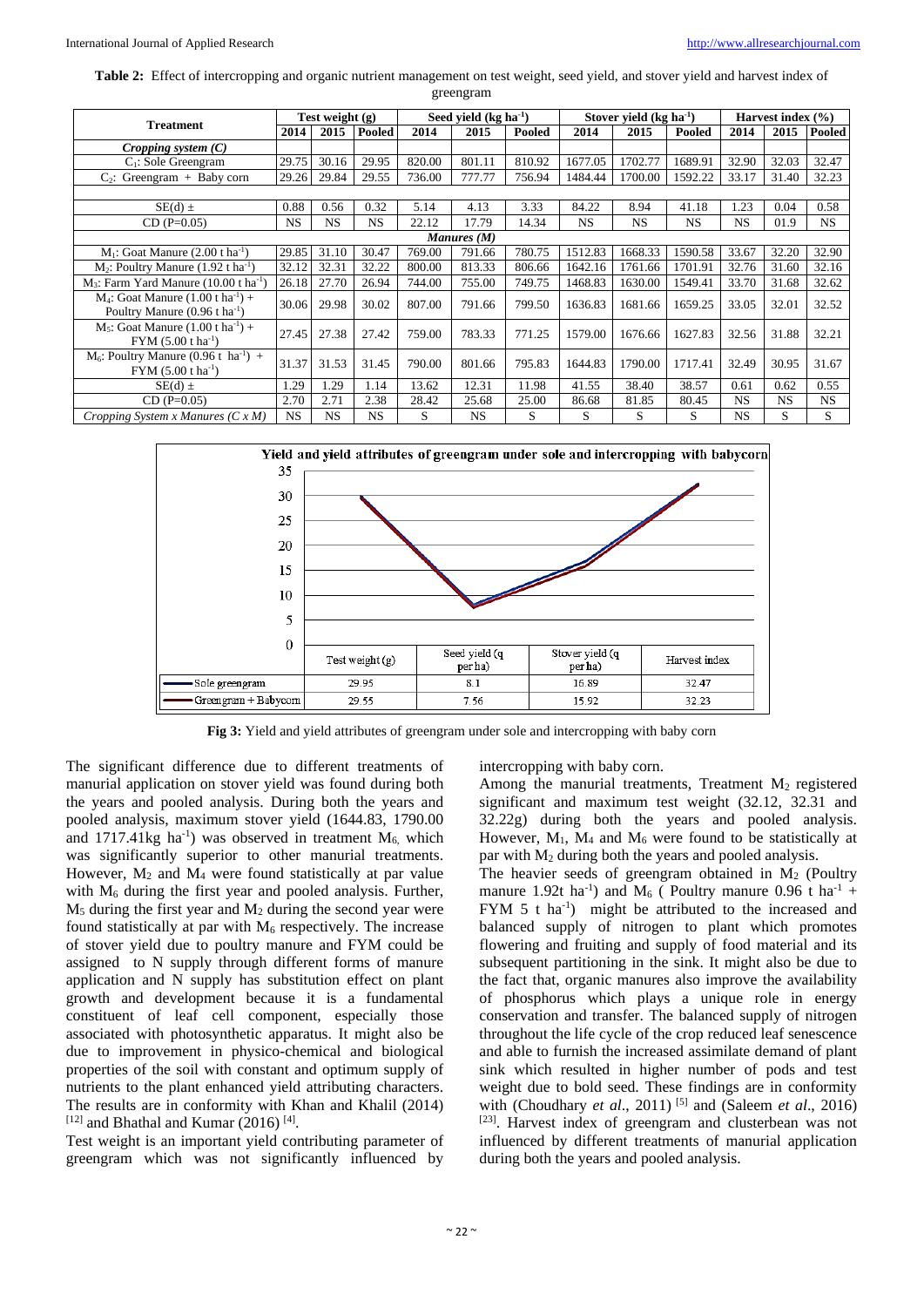

**Fig 4:** Yield and yield attributes of greengram under sole and intercropping with baby corn

Harvest index of greengram was not significantly influenced by cropping system during both the years and pooled analysis except second year of the experiment. Higher harvest index of greengram in monocropping as compared to intercropping with baby corn might be due to more space for light interception and air circulation and less shading of associated crop. Similar results are reported by Khan and Khaliq (2004)<sup>[11]</sup> and Khan *et al.* (2012)<sup>[10]</sup>.

A perusal of the table showed that, there was no significant difference in harvest index among the manurial treatments during both the years and pooled analysis. Among the manurial treatments  $M_3$  recorded higher harvest index (33.70%) during the first year and M1 during the second year and pooled analysis (32.20 and 32.90%) respectively.

# **Conclusion**

From the results of the study during both the years, it may be concluded that, intercropping of greengram with baby corn decreased the yield and yield attributes of greengram with 7.13% decrease in grain yield as compared to sole cropping. However, this marginal loss was compested by additional harvest of baby corn crop. In addition, Yield attributes and yield of greengram was increased in treatment  $M_2$  (Poultry manure at the rate of 1.92 t ha<sup>-1</sup>) and  $M_6$ (Poultry manure at the rate of  $0.96$  t ha<sup>-1</sup> and FYM at the rate of 5 t ha<sup>-1</sup>) respectively, as compared to rest of the manurial treatment.

# **Acknowledgement/Funding**

Author is thankful to the Ministry of Higher Education (MoHE), Islamic Republic of Afghanistan for funding and Sam Higginbottom University of Agriculture Technology and Sciences (SHUATS), Allahabad, Uttar Pradesh, India for providing such a great opportunity to pursue my doctoral research.

**Research guide or chairperson of research:** Prof Dr. Thomas Abraham

**University:** Sam Higginbottom University of Agriculture, Technology & Sciences, Allahabad, 211 007, Uttar Pradesh

# **Research Project Name or Number:** PhD Thesis

**Author contributions:** All authors equally contributed.

**Author statement:** All authors read, reviewed, agreed and approved the final manuscript

# **Conflict of interest:** None declared

**Ethical approval:** This article does not contain any studies with human participants or animals performed by any of the authors.

# **References**

- 1. Abuna WG. A Study of the effect of intercrop row arrangement on maize and haricot bean yield on residual soil. International Journal of Agroforestry and Silviculture*.* 2015; 2(4):127-134.
- 2. Babhulkar PS, Wandile RM, Badole WP, Balpande SS. Residual effect of long-term application of farmyard manure and fertilizers on soil properties and yield of soybean. Journal of Indian Society of Soil Science, 2000; 48(1):89-92.
- 3. Bhatti IH, Ahmad R, Jabbar A, Virk ZA, Aslam M. Agro-economic performance of mungbean intercropped in sesame under different planting patterns. *Pakistan*  Journal of Agricultural Sciences. 2008; 45(3):119-124.
- 4. Bhathal S, Kumar R. Response of integrated nutrient management on growth, yield and yield attributing characters of clusterbean (*Cyamopsis tetragonoloba* L.) under irrigated conditions of Amritsar. *International*  Journal in Management and Social Science*.* 2016; 4(5):42-47.
- 5. Choudhary BR, Gupta AK, Parihar CM, Jat SL, Singh DK. Effect of integrated nutrient management on fenugreek (*Trigonella foenum graecum*) and its residual effect on fodder pearl millet (*Pennisetum glaucum*). Indian Journal of Agronomy*.* 2011; 56(3):189-195.
- 6. Dwivedi SK, Shrivastava AP, Singh, Lakpale R. Weeds and crop productivity of maize +balck gram intercropping system in Chhattisgarh plains. Indian Journal of Weed Science*.* 2012; 44(1):26-29.
- 7. GOI, New Delhi. Economics and Statistics of Indian Agriculture. Annual Report*,* Government of India, New Delhi, 2011, 17.
- 8. Jat PC, Rathore SS, Sharma RK. Effect of integrated nitrogen management and intercropping systems on yield attributes and yield of maize. Indian Journal of